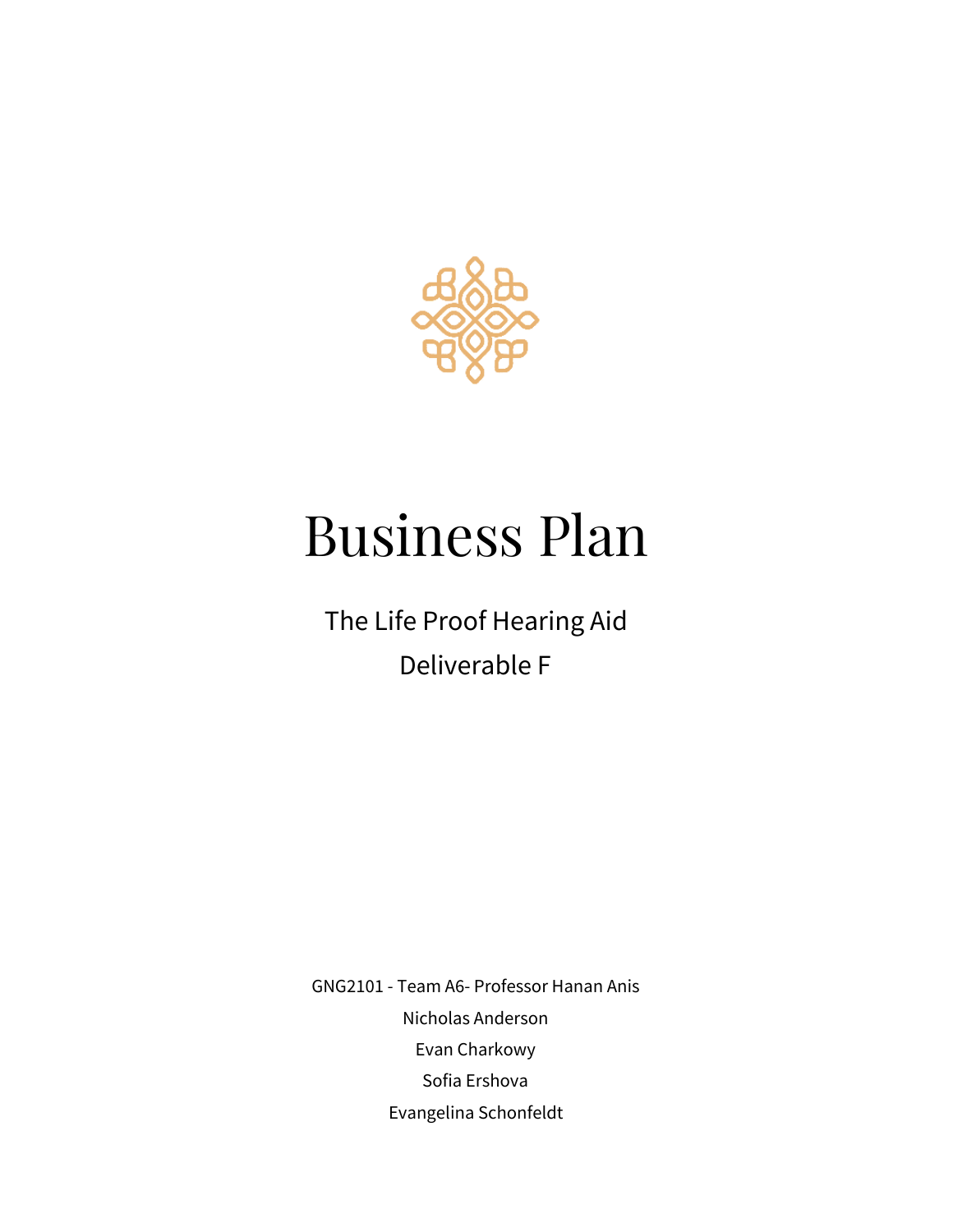This report documents the key partners, activities, resources and other needs for the lifeproof hearing aid to successfully be taken to market. In this report, all details of the chosen business plan such as who, what, and how will be laid out in detail to fully prepare this product for reproduction. In order to mitigate risk and explore any uncertainties, our business model will be analyzed from a feasibility point of view and assumptions will be discussed.

### **1. Business Model**

The business model which best suits our product of a durable/waterproof lockable case for the Nucleus 7 would be a disintermediation model. Simply put, this business model entails a company selling the product that it makes directly to the consumer. We would have a website which consumers could visit to buy our products which would be shipped directly to them. By selling directly to the consumer and avoiding physical stores we can save significant amounts of costs in salaries of employees and retail space to ensure that our product is kept affordable therefore enticing consumers to purchase it. Furthermore, an example of why this model works so well for us can be seen when we compare our case to something like retail clothing stores. Clothing often has different sizes which is a large part of the reason why customers like to try things on in store prior to purchasing rather than just buying a piece online. Our product, however, is custom made for the Nucleus 7 thus removing the need for people to try it in person to see if it works. The only variation in terms of our product is the color of the case covers which users would be able to see online to make their choice. Lastly, in addition to allowing for a lower costing product, the business model of disintermediation results in a closer connection with consumers of the product as they deal with the company making the product directly through warranties, inquiries, and all other business matters.

# **2. Business Model Canvas**

#### **How:**

| <b>Key Partners</b>                                                                                                                            | <b>Key Activities</b>                                                                                                                                                                      | <b>Key Resources</b>                                                                                                                                                                 |
|------------------------------------------------------------------------------------------------------------------------------------------------|--------------------------------------------------------------------------------------------------------------------------------------------------------------------------------------------|--------------------------------------------------------------------------------------------------------------------------------------------------------------------------------------|
| Cochlear                                                                                                                                       | Create/outsource reusable molds<br>for manufacturing the hard case.                                                                                                                        | Physical: -Molds for the interior<br>and exterior of the hardcase.<br>-Materials for the case such as<br>waterproofing materials, hard<br>case materials and O rings for<br>sealing. |
| <b>Other Implant Companies</b><br>(Hear Canada, Advanced Bionics,<br>MedEl, Oticon, Microson all<br>hearing impaired and implant<br>companies) | Create a partnership with<br>Cochlear (or another company)<br>so that we can use their sales<br>channels (This is especially<br>helpful as each person who<br>receives a device receives a | Intellectual:<br>-Trademarking and patents for<br>our product and brand.                                                                                                             |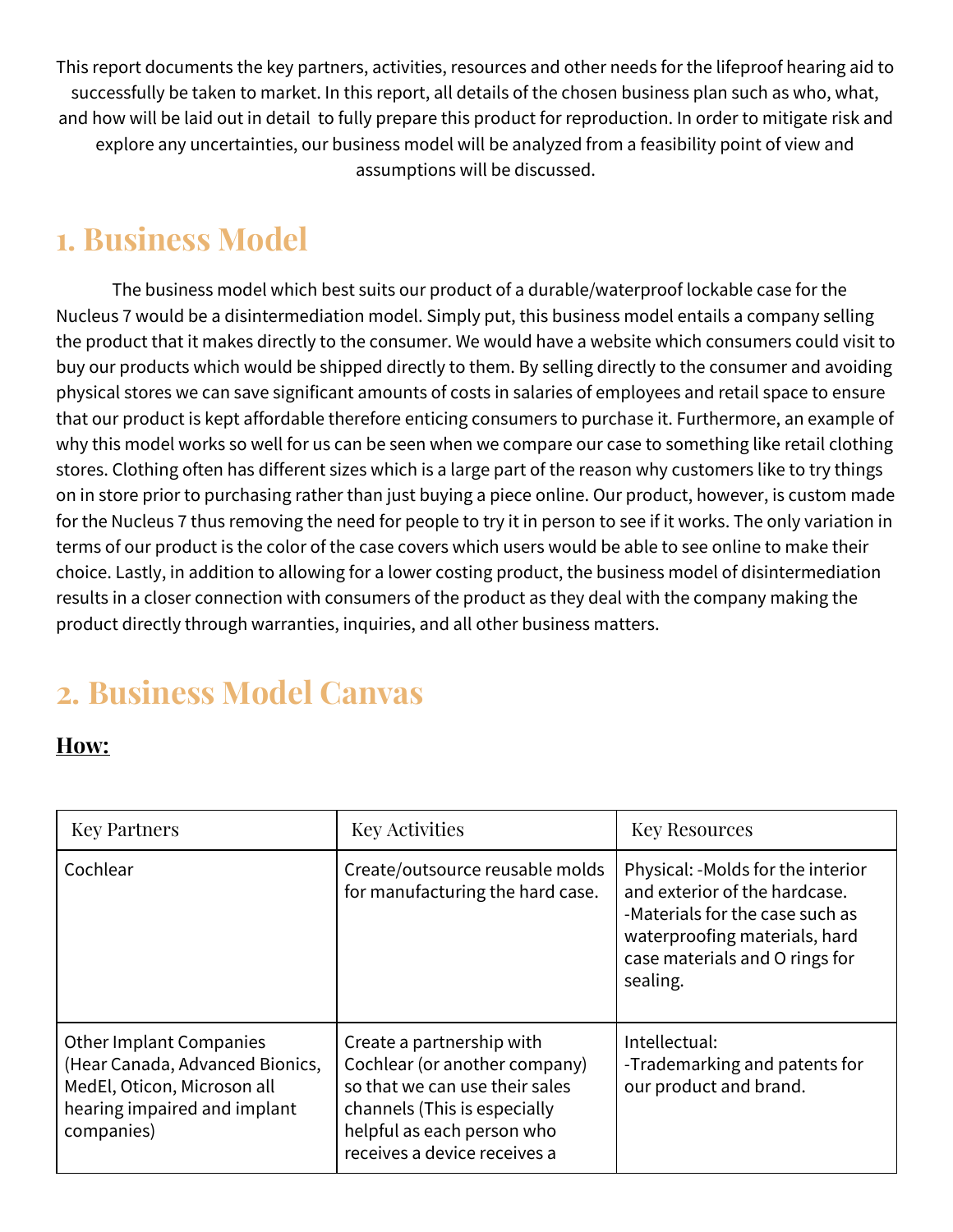|                                                                                                    | bundle of Cochlear products. This<br>would get our product into the<br>hands of clients).                                    |                                                                                                                                 |
|----------------------------------------------------------------------------------------------------|------------------------------------------------------------------------------------------------------------------------------|---------------------------------------------------------------------------------------------------------------------------------|
| Manufacturer for the hard case,<br>Silicon case, and waterproof<br>material (Preferably Canandian) | Have the product go through<br>Cochlear approved testing (so<br>that our product will not void the<br>warranty of the user). | Human: - A sales team equipped<br>to handle the medical market.                                                                 |
| Partnership with a tracking<br>device company such as Tile                                         | Create a trademark and brand for<br>our product.                                                                             | Financial: - Financials for start up<br>costs and producing the first<br>round of products to get into the<br>hands of clients. |

#### **What:**

Value Propositions:

-Keep your device safe from external damage no matter what you want to do with it!

-Find your device easily whether it is in your home or the last place you stopped on your long list of errands. -Prolong the life of your device.

#### **Who:**

| <b>Customer Relations</b>                                                                                                                                                                                                                                                                                                                              | <b>Customer Segments</b>                                                                                 | Chanels                                                                                   |
|--------------------------------------------------------------------------------------------------------------------------------------------------------------------------------------------------------------------------------------------------------------------------------------------------------------------------------------------------------|----------------------------------------------------------------------------------------------------------|-------------------------------------------------------------------------------------------|
| <b>Community Relationships</b><br>Create an online community of<br>customers in order to connect<br>customers with the product and<br>company as well as with each<br>other. This allows feedback,<br>communication, and support that<br>is easily accessible.                                                                                         | <b>Parents</b> of children with cochlear<br>implant devices.                                             | <b>Sales Outsourcing through a</b><br>partner's website (such as the<br>Cochlear Website) |
| <b>Transactional, Long Term,</b><br>Relationship<br>Customers have a one time<br>interaction with the product and<br>company when purchasing the<br>product. As these devices are<br>often used by the client for a long<br>time (if not for life) the<br>transaction will hopefully occur<br>multiple times throughout the<br>lifetime of the device. | Those who are very <b>active</b><br>(especially <b>outdoors</b> ) and have a<br>cochlear hearing device. | Through the medical community<br>such as hospitals and implant<br>clinics.                |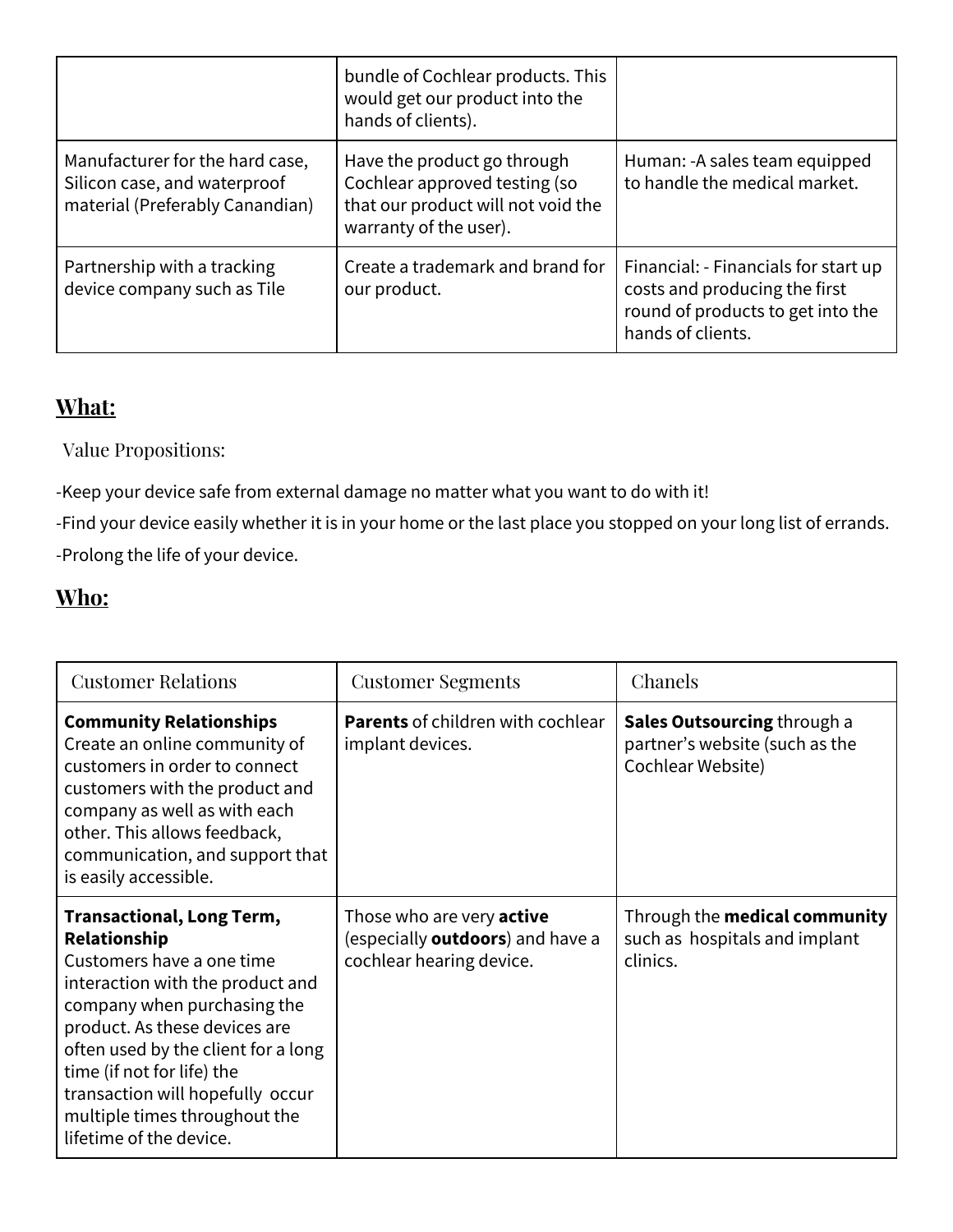| Those who cannot afford many<br>replacements for their cochlear<br>device.                                                                                           | <b>Retail</b> through existing hearing<br>aid stores that sell similar<br>products and devices.                                          |
|----------------------------------------------------------------------------------------------------------------------------------------------------------------------|------------------------------------------------------------------------------------------------------------------------------------------|
| <b>Swimmers</b> who use cochlear<br>implant devices.                                                                                                                 | <b>Social Media</b> such as ads on<br>carefully chosen websites and<br>social media platforms<br>(instagram, linkedin, and<br>facebook). |
| Those who lose their cochlear<br>device often.                                                                                                                       | Through general marketplace<br>sites such as Amazon.                                                                                     |
| Those who <b>work in rough</b><br>conditions or are labour<br><b>workers</b> (where there is a chance<br>for the device to be damaged)<br>and use a cochlear device. |                                                                                                                                          |

#### **How Much:**

- Cost Structure:
- -Marketing
- -Product Development
- -Wages of Team
- -Start up costs
- -Distribution costs
- -Manufacturing costs

Revenue Streams:

-Sales revenue (Transaction based revenue)

This revenue will occur when a customer buys our product. As the life of the device is very long this purchase will hopefully occur multiple times throughout the lifetime of the device.

- Licenses to third parties

Our product and the patent for it could be rented to a partner.

### **3. Assumptions and Feasibility**

In consideration for the Consulting Services, the Client shall pay the Consultant at the rate of \$40-60 per hour. The Consultant shall invoice the Client once every 3 months and such invoices shall be due and payable within 28 days of the Client's receipt of the invoice. This extended amount of time of 3 months per payment and given time to pay the Consultant should be enough to allow the client stress free possibility if